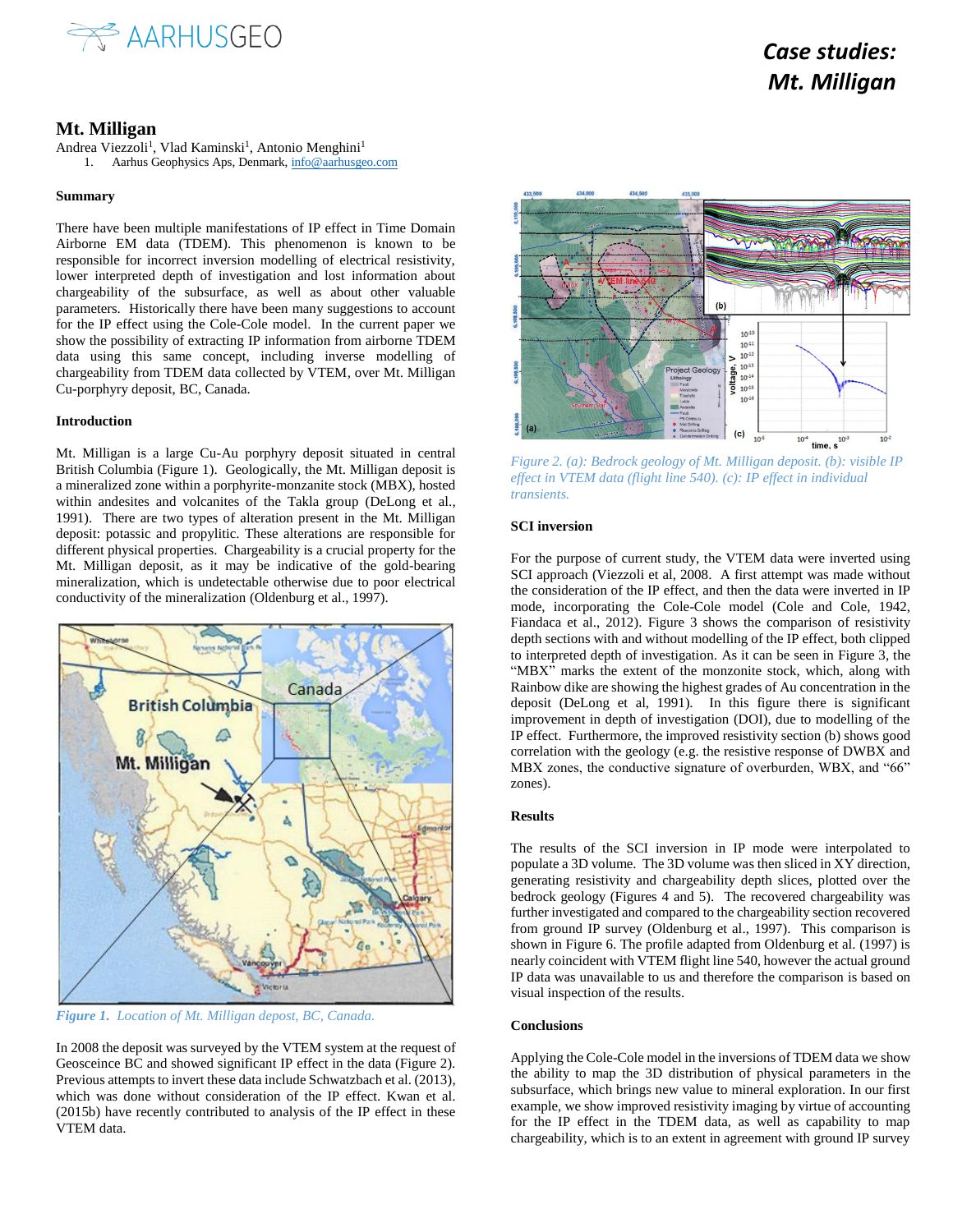



*(interpolated to populate the AA' cross-section).*

results. Not only the IP inversion brings greater depth of investigation and improved recovery of electrical resistivity, but in the case of the Mt. Milligan deposit, the ability to extract chargeability plays a crucial role, since the deposit is electrically resistive and chargeability becomes a primary quality in overall detectability of the deposit (Oldenburg et al., 1997).

### **Acknowledgements**

We would like to acknowledge Geoscience BC for contracting Geotech, Ltd to fly the VTEM survey over Mt. Milligan and for making the data publically available.

#### **References**

Cole, K. S., and Cole, R. H., 1942, Dispersion and absorption in dielectrics: *Journal of Chemical Physics* **9-4**, 341 – 351.

DeLong, R. C., Godwin, E. I., Harris, M. W. H., Caira, N. M., and Rebagliati, C. M., 1991, Geology and alteration at the Mt. Milligan Gold-Porphyry Deposit, Central British Columbia, *British Columbia Ministry of Energy, Mines, and Petr. Resour.—Geol. Surv. Branch, Paper,* 199–205.

Fiandaca, G., Auken, E., Christiansen, A. V. Gazoty, A., 2012, Timedomain-induced polarization: Full-decay forward modelling and 1D

laterally constrained inversion of Cole-Cole parameters, *Geophysics* **77**, E213 - E225.

Fiandaca, G., Auken, E., Christiansen, A. V. Gazoty, A., 2012, Timedomain-induced polarization: Full-decay forward modelling and 1D laterally constrained inversion of Cole-Cole parameters, *Geophysics* **77**, E213 - E225.

Kwan, K., Prikhodko, A., Legault, J., 2015b, Airborne Inductive Induced Polarization Chargeability mapping of VTEM data, *22-nd ASEG Intern. Geoph. Conf. and Exhib., Expanded Abstract, Brisbane, Australia,* 4p

Oldenburg, D.W., Li, Y., Ellis, R.G., 1997, Inversion of geophysical data over a copper gold porphyry deposit: A case history for Mt. Milligan, *Geophysics* **62-5**, 1419 - 1431.

Schwarzbach, C., Holtham, E., Haber, E., 2013, 3D Inversion of largescale Time Domain Electromagnetic data, *ASEG-PESA Expanded abstracts, Melbourne, Australia*, 4p.

Viezzoli A., Christiansen A.V., Auken E., Sorensen, K., 2008, Quasi-3D modelling of airborne TEM data by spatially constrained inversion, *Geophysics* **73-3,** F105 - F113.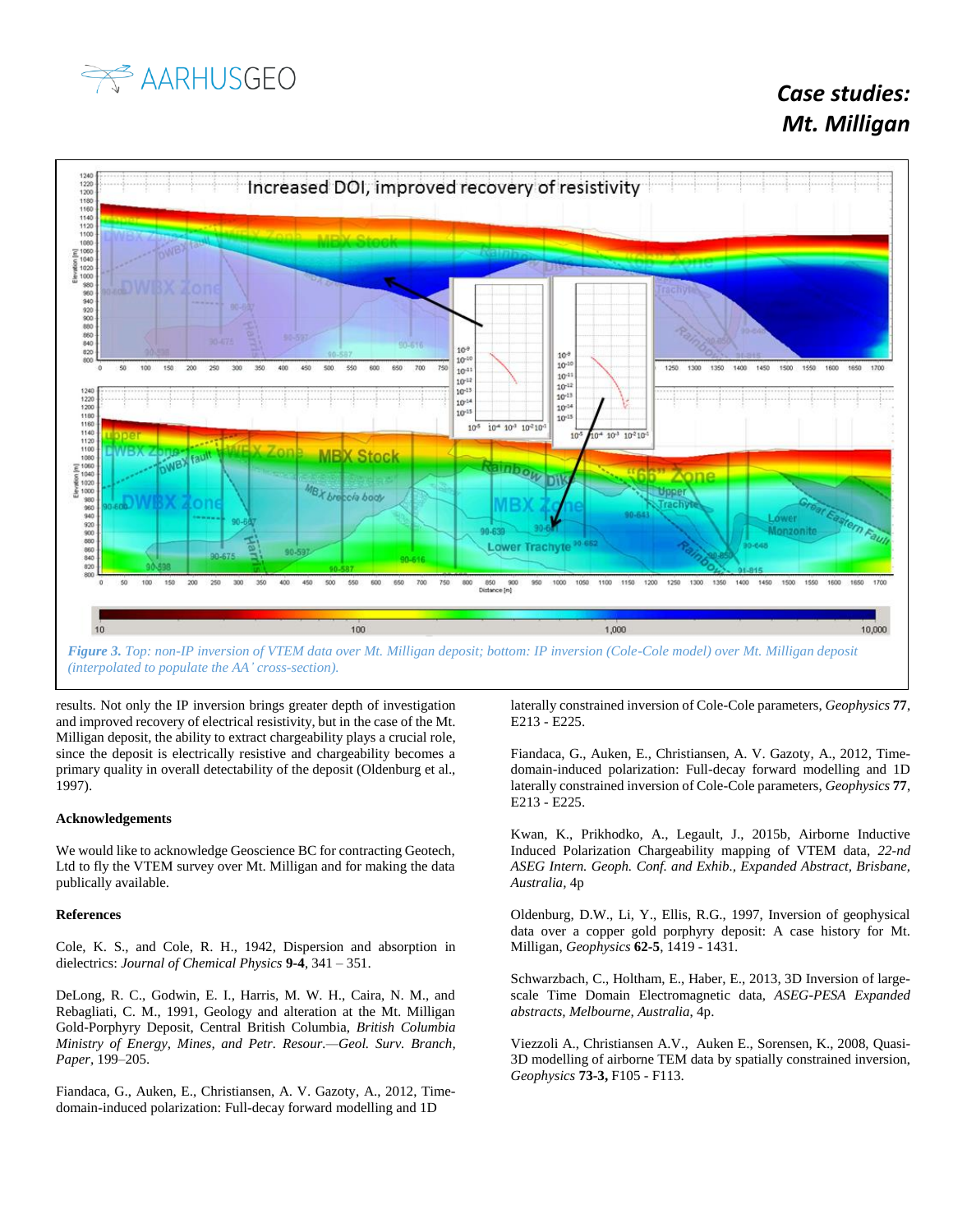

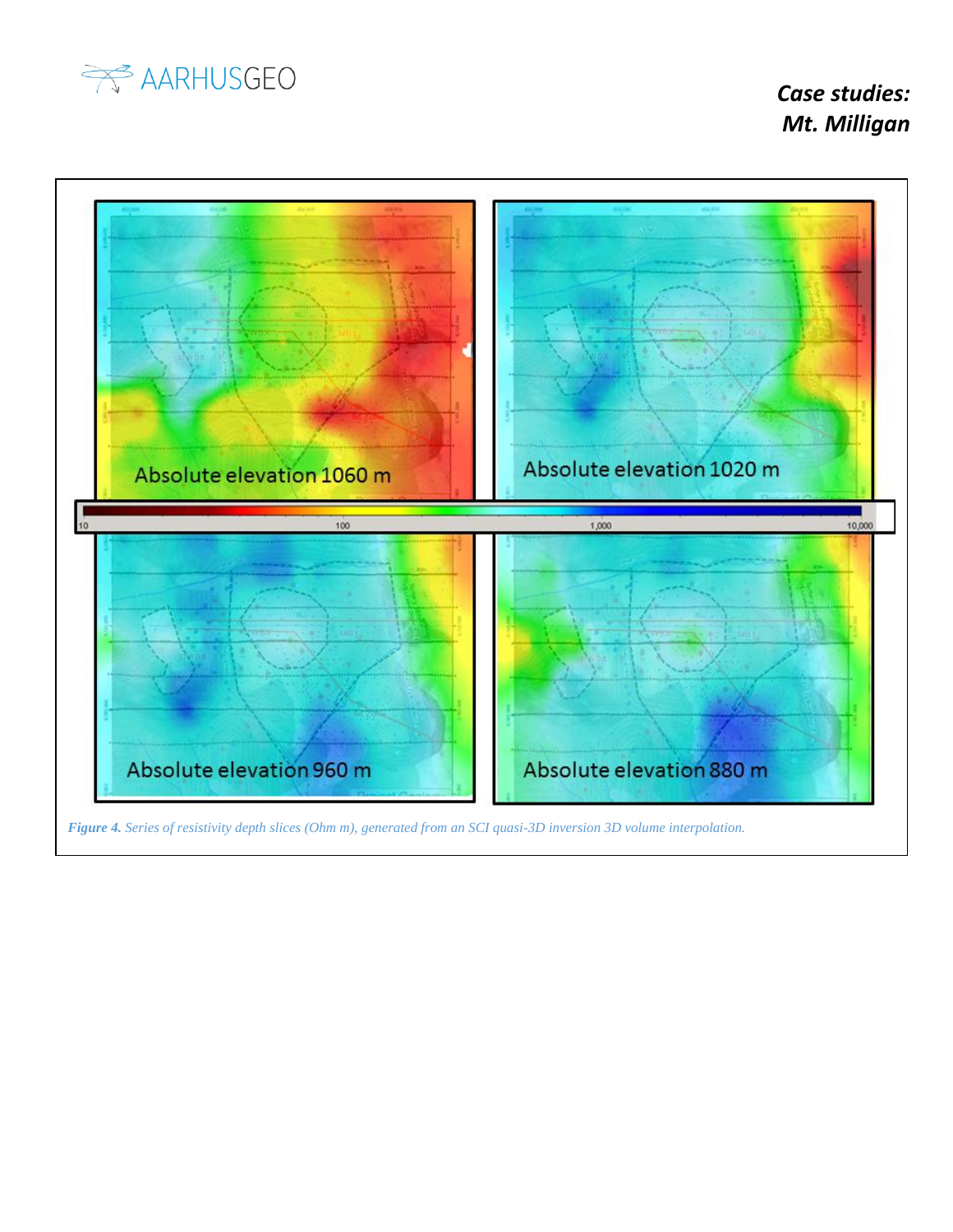

 *Case studies: Mt. Milligan*